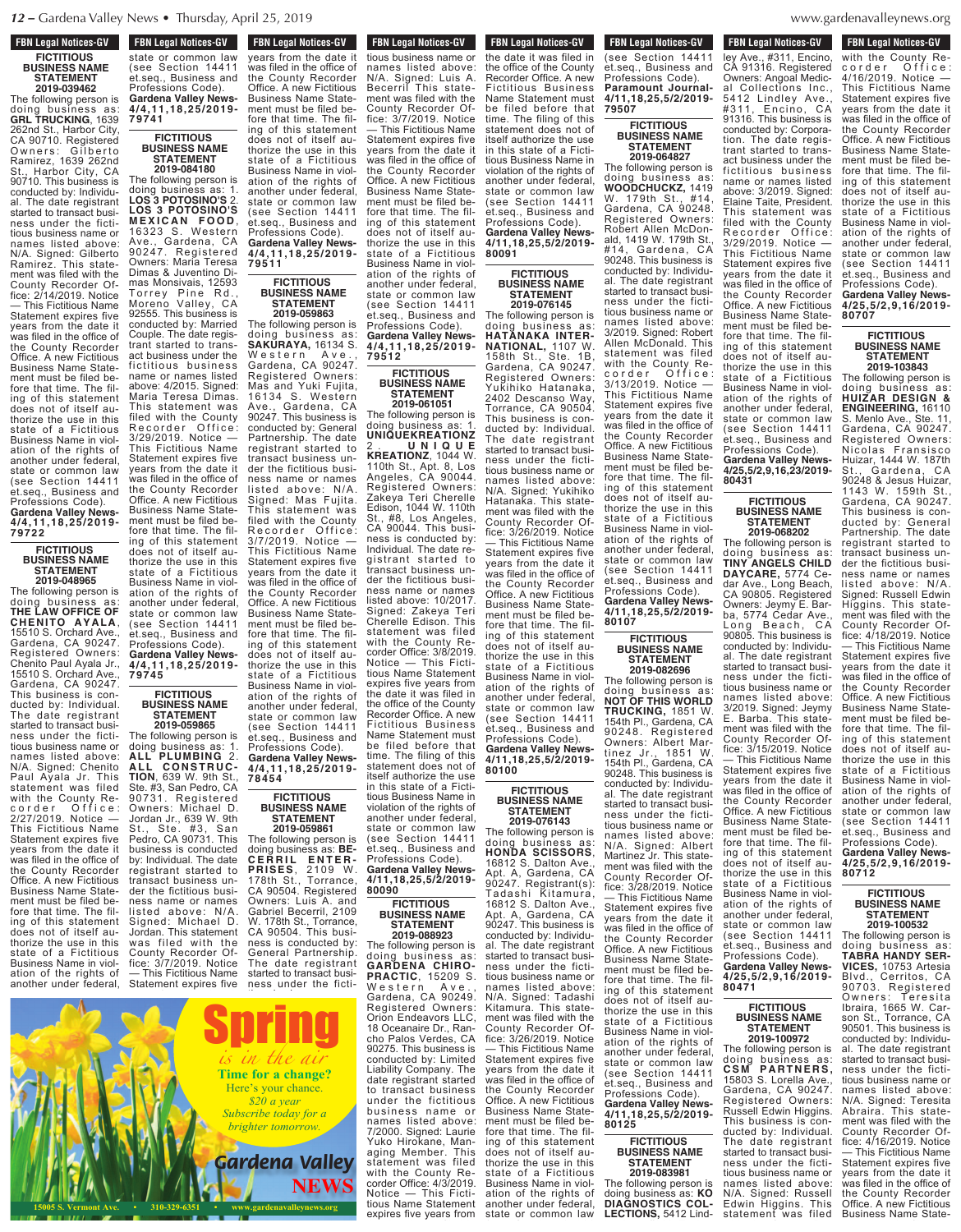### **FBN Legal Notices-GV FUSICAL STATES** ment must be filed be-

fore that time. The filing of this statement does not of itself authorize the use in this state of a Fictitious Business Name in violation of the rights of another under federal, state or common law (see Section 14411 et.seq., Business and Professions Code). **Gardena Valley News-4/25,5/2,9,16/2019- 80722**

### **FICTITIOUS BUSINESS NAME STATEMENT 2019-092235**

The following person is doing business as: **THE LAW OFFICES OF DUBLAS PAN-IAGUA,** 3870 Kilroy Airport Way, Ste. 200, Long Beach, 90806. Registered Owners: Socal-Attorneys, APC, 3870 Kilroy Airport Way, Ste. 200, Long Beach, CA 90806. This business is conducted by: Corporation. The date registrant started to transact business under the fictitious business name or names listed above: 3/2019. Signed: Teresita Abraira, President. This statement was filed with the County Recorder Office: 4/8/2019. Notice — This Fictitious Name Statement expires five years from the date it was filed in the office of the County Recorder Office. A new Fictitious Business Name Statement must be filed before that time. The filing of this statement does not of itself authorize the use in this state of a Fictitious Business Name in violation of the rights of another under federal, state or common (see Section 14411 et.seq., Business and Professions Code).

**Gardena Valley News-4/25,5/2,9,16/2019- 79754**

#### **FICTITIOUS BUSINESS NAME STATEMENT 2019-092233**

(see Section 14411) OR A CHECK DRAWN The following person is doing business as: **G M U TRUCKING,** 10753 Artesia Blvd., Cerritos, CA 90703. Registered Owners: Gualberto Moreno, 3763 Crawford St., Los Angeles, CA 90011. This business is conducted by: Individual. The date registrant started to transact business under the fictitious business name or names listed above: N/A. listed above: N/A.<br>Signed: Gualberto Moreno This statement was filed with the County Recorder Office: 4/8/2019. Notice — This Fictitious Name Statement expires five years from the date it was filed in the office of the County Recorder Office. A new Fictitious Business Name Statement must be filed before that time. The filing of this statement does not of itself authorize the use in this state of a Fictitious Business Name in violation of the rights of another under federal, state or common law

**FBN Legal Notices-GV FON LEGAL NULLES-GV** et.seq., Business and Professions Code). **Gardena Valley News-4/25,5/2,9,16/2019- 80218**

**FICTITIOUS BUSINESS NAME STATEMENT 2019-092227**

The following person is

D E B L Y N N doing business as: **PRESTIGE STOR-AGE & PACKING,** 1248 W. 134th St., Ste. 7, Gardena, CA 90247. Registered Owners: Romeo Plascencia, 1248 W. 134th St., Gardena, CA 90247. This business is conducted by: Individual. The date registrant started to transact business under the fictitious business name or names listed above: N/A. Signed: Romeo Plascencia. This statement was filed with the County Recorder Office: 4/8/2019. Notice — This Fictitious Name Statement expires five years from the date it was filed in the office of the County Recorder Office. A new Fictitious Business Name Statement must be filed before that time. The filing of this statement does not of itself authorize the use in this state of a Fictitious Business Name in violation of the rights of another under federal, state or common law (see Section 14411 et.seq., Business and

rofessions Code). **Gardena Valley News-4/25,5/2,9,16/2019- 80219**

# **Legal Notices-GV**

The total amount of the unpaid balance of the obligation secured by the property to be sold and reasonable estimated costs, expenses and advances at the time of the initial publication of the Notice of Sale is: \$364,110.33 If the Trustee is unable to convey title for any reason, the successful bidder's sole and exclusive remedy shall be the return of monies paid to the Trustee, and the successful bidder shall have no further recourse. The beneficiary under said Deed of Trust heretofore executed and delivered to the undersigned a written De-claration of Default and Demand for Sale, and a written Notice of Default and Election to Sell. The undersigned or its predecessor caused said Notice of Default and Election to Sell to be recorded in the county where the real property is located. NOTICE TO POTEN-TIAL BIDDERS: If you are considering bidding on this property lien, you should understand that there are risks involved in bidding at a trustee auction. You will be bidding on a lien, not on the property itself. Placing the highest bid at a trustee auction does not automatically entitle you to free and clear ownership of the property. You should also be aware that the lien being auctioned off T.S. No. 067158-CA APN: 6129-023-042 NOTICE OF TRUST-EE,S SALE IMPORT-ANT NOTICE TO PROPERTY OWNER: YOU ARE IN DE-FAULT UNDER A DEED OF TRUST, DATED 1/8/2008. UN-LESS YOU TAKE AC-TION TO PROTECT YOUR PROPERTY, IT MAY BE SOLD AT A PUBLIC SALE. IF YOU NEED AN EXPLANA-TION OF THE NATURE OF THE P R O C E E D I N G AGAINST YOU, YOU SHOULD CONTACT A LAWYER On 5/9/2019 at 9:00 AM, CLEAR RECON CORP, as duly appointed trustee under and pursuant to Deed of Trust recorded 1/23/2008, as ln-<br>strument No s t r u m e n t N o . 20080122371, , and later modified by a Loan Modification Agreement recorded on 01/13/2015 as Instrument 20150041516 of Official Records in the office of the County Recorder of Los Angeles County, State of CALIFORNIA executed by: HER-SCHEL L. SMITH AND LATASHA BEARD-SMITH, HUSBAND AND WIFE AS JOINT TENANTS WILL SELL AT PUBLIC AUCTION TO HIGHEST BIDDER F O R C A S H ,<br>CASHIER,S CHECK DRAWN ON A STATE OR NATIONAL BANK, A CHECK DRAWN BY A STATE OR FEDER-AL CREDIT UNION,

may be a junior lien. you are the highest bidder at the auction, you are or may be responsible for paying off all liens senior to the lien being auctioned off, before you can receive clear title to the property. You are encouraged to investigate the existence, priority, and size of outstanding liens that may exist on this property by contacting the county recorder's office or a title insurance company, either of which may charge you a fee for this information. If you consult either of these resources, you should be aware that the same lender may hold more than one mortgage or deed of trust on the property. NOTICE TO PROPERTY OWNER: The sale date shown on this notice of sale may be postponed one or more times by the mortgagee, beneficiary, trustee, or a court, pursuant to Section 2924g of the California Civil Code. The law requires that information about trustee sale postponements be made available to you and to the public, as a courtesy to those not present at the sale. If you wish to learn whether your sale date has been postponed. and, if applicable, the rescheduled time and date for the sale of this property, you may call (800) 280-2832 or visit this Internet Web site WWW.AUCTION.COM, using the file number assigned to this case 067158-CA. Information about postponements that are very short in duration or that occur close in time to the scheduled sale may not immediately be reflected in the telephone information or on the Internet Web site. The best way to verify postponement information is to attend<br>the scheduled sale. the scheduled FOR SALES INFORM-ATION: (800) 280-2832 CLEAR RECON CORP 4375 Jutland Drive San Diego, California 92117 **Gardena Valley News-4 / 1 1 , 1 8 , 2 5 / 2 0 1 9 - 7 9 8 3 6** NOTICE OF TRUST-EE'S SALE TS No. CA-18-830747-CL Order No.: 730-1804738-70 YOU ARE IN DE-FAULT UNDER A DEED OF TRUST DATED 6/12/2007. UN-BY A STATE OR FED ERAL SAVINGS AND LOAN ASSOCIATION, SAVINGS ASSOCI-ATION, OR SAVINGS BANK SPECIFIED IN SECTION 5102 OF<br>SECTION 5102 OF F IN A N C I A L CODE AND AUTHOR-IZED TO DO BUSI-NESS IN THIS STATE: VINEYARD BALL-ROOM, DOUBLE-TREE HOTEL LOS ANGELES - NOR-WALK, 13111 SYCA-MORE DRIVE, NOR-WALK, CA 90650 all right, title and interest conveyed to and now held by it under said Deed of Trust in the property situated in said County and State described as: MORE FULLY DESCRIBED ON SAID DEED OF TRUST The street address and other common designation, if any, of the real property described above is purported to be: 15519<br>D E B L Y N N A V E GARDENA, CALIFOR-NIA 90248 The undersigned Trustee disclaims any liability for any incorrectness of the street address and other common designation, if any, shown herein. Said sale will be held, but without covenant or warranty, express or implied, regarding title, possession, condition, or encumbrances, including fees, charges and expenses of the Trustee and of the trusts created by said Deed of Trust, to pay the remaining principal sums of the note(s) secured by said Deed of Trust.

LESS YOU TAKE AC-TION TO PROTECT YOUR PROPERTY, IT MAY BE SOLD AT A PUBLIC SALE. IF YOU NEED AN EXPLANA-TION OF THE NATURE OF THE P R O C E E D I N G AGAINST YOU, YOU SHOULD CONTACT A LAWYER. A public auction sale to the highest bidder for cash, cashier's check drawn on a state or national bank, check drawn by state or federal credit union, or a check drawn by a state or federal savings and loan association, or savings association, or savings bank specified in Section 5102 to the Financial Code and au-

**Legal Notices-GV** Legal Nutices-GV

**Legal Notices-GV** Legal Nutres-GV

4/25/2019 18-837743-JB Order No.: 180388266-CA-VOI YOU ARE IN DE-**Legal Notices-GV** Legal Nutrices-GV Financial Code and authorized to do business in this state, will be held by duly appointed trustee. The sale will be made, but without covenant or warranty, expressed or implied, regarding title, possession, or encumbrances, to pay the remaining principal sum of the note(s) secured by the Deed of Trust, with interest and late charges thereon, as provided in the note(s), advances, under the terms of the Deed of Trust, interest thereon, fees, charges and expenses of the Trustee for the total amount (at the time of the initial publication of the Notice of Sale) reasonably estimated to be set forth below. The amount may be greater on the day of sale. BENEFICIARY MAY ELECT TO BID LESS THAN THE TOTAL AMOUNT DUE. Trustor(s): Constance V. Stanley, a widow Recorded: 6/20/2007 as Instrument No. 20071481884 of Official Records in the office of the Recorder of LOS ANGELES County, Cal ifornia; Date of Sale: 5/2/2019 at 10:00 AM Place of Sale: Behind the fountain located in Civic Center Plaza, located at 400 Civic Center Plaza, Pomona CA 91766 Amount of unpaid balance and other charges: \$565,085.07 The purported property address is: 13327 RUTHELEN STREET, GARDENA, CA 90249 Assessor's Parcel No.: 4061-019-021 NO-TICE TO POTENTIAL BIDDERS: If you are considering bidding on this property lien, you should understand that there are risks involved in bidding at a trustee auction. You will be bidding on a lien, not on the property itself. Placing the highest bid at a trustee auction does not automatically entitle you to free and clear ownership of the property. You should also be aware that the lien being auctioned off may be a junior lien. If you are the highest bidder at the auction, you are or may be responsible for paying off all liens senior to the lien being auctioned off, before you can receive clear title to the property. You are encouraged to investigate the existence, priority, and size of outstanding liens that may exist on this property by contacting the county recorder's office or a title insurance company, either of which may charge you a fee for this information. If you consult either of these resources, you should be aware that the same lender may hold more than one mortgage or deed of trust on the property. NOTICE TO PROPERTY OWNER: The sale date shown on this notice of sale may be postponed one or more times by the mortgagee, beneficiary, trustee, or a court, pur**Legal Notices-GV** 

Legal Nutrices-GV ER OF SAID COUNTY

**Legal Notices-GV** Legal Nutles-GV FAULT UNDER DEED OF TRUST DATED 9/23/2006. UN-LESS YOU TAKE AC-<br>TION TO PROTECT PROTECT YOUR PROPERTY, IT MAY BE SOLD AT PUBLIC SALE. IF YOU NEED AN EXPLANA-TION OF THE NATURE OF THE P R O C E E D I N G AGAINST YOU, YOU SHOULD CONTACT A LAWYER. A public auction sale to the highest bidder for cash, cashier's check drawn on a state or national bank, check drawn by state or federal credit union, or a check drawn by a state or federal savings and loan association, or savings association, or savings bank specified in Section 5102 to the Financial Code and authorized to do business in this state, will be held by duly appointed trustee. The sale will be made, but without covenant or warranty, expressed or implied, regarding title, possession, or encumbrances, to pay the remaining principal sum of the note(s) secured by the Deed of Trust, with interest and late charges thereon, as provided in the note(s), advances, under the terms of the Deed of Trust, interest thereon, fees, charges and expenses of the Trustee for the total amount (at the time of the initial publication of the Notice of Sale) reasonably estimated to be set forth below. The amount may be greater on the day of sale. BENEFICIARY MAY ELECT TO BID LESS THAN THE TOTAL AMOUNT DUE. Trustor (s): GARRY W. DENNIS AND YOLAN-DA K. DAILEY, HUS-BAND AND WIFE AS JOINT TENANTS Recorded: 10/18/2006 as Instrument No. 2311569 of Official Records in the office of the Recorder of LOS ANGELES County, California; Date of Sale: 5/2/2019 at 10:00 AM Place of Sale: Behind the fountain located in Civic Center Plaza, located at 400 Civic Center Plaza, Pomona CA 91766 Amount of unpaid bala n c e a n d o t h e r charges: \$116,715.36 The purported property address is: 13610 S. MARIPOSA AVE, GARDENA, CA 90247 Assessor's Parcel No.: 6115-006-024 Legal Description: Please be advised that the legal description set forth on the Deed of Trust is in error. The legal de-scription of the property secured by the Deed of Trust is more properly set forth and made part of Exhibit "A" as attached hereto. LOT 122 AND 123 OF ABERDEEN TRACT, IN THE CITY OF GARDENA, COUNTY OF LOS ANGELES, STATE OF CALIFOR-NIA, AS PER MAP RE-CORDED IN BOOK 7, PAGE(S) 45 OF **Legal Notices-GV** Legal notices-uv trustee, or a court, pursuant to Section 2924g of the California Civil<br>Code. The law re-The law requires that information about trustee sale postponements be made available to you and to the public, as a courtesy to those not present at the sale. If .<br>you wish to learn whether your sale date has been postponed, and, if applicable, the rescheduled time and date for the sale of this property, you may call 916-939-0772 for information regarding the trustee's sale or visit this Internet Web site http://www.qualityloan. com, using the file number assigned to this foreclosure by the Trustee: CA-18-830747-CL. Information about postponements that are very short in duration or that occur close in time to the scheduled sale may not immediately be reflected in the telephone information or on the Internet Web site. The best way to verify postponement information is to attend the scheduled sale. The undersigned Trustee disclaims any liability for any incorrectness of the property address or other common designation, if any, shown herein. If no street address or other common designation is shown, directions to the location of the property may be obtained by sending a written request to the beneficiary within 10 days of the date of first publication of this Notice of Sale. If the sale is set aside for any reason, including if the Trustee is unable to convey title, the Purchaser at the sale shall be entitled only to a return of the monies paid to the Trustee. This shall be the Purchaser's sole and exclusive remedy. The purchaser shall have no further recourse against the Trustor, the Trustee, the Beneficiary, the Beneficiary's Agent, or the Beneficiary's Attorney. If you have previously been discharged through bankruptcy, you may have been released of personal liability for this loan in which case this letter is intended to exercise the note holders right's against the real property only. Date: Quality Loan Service Corporation 2763 Camino Del Rio South San Diego, CA 92108 619- 645-7711 For NON SALE information only Sale Line: 916-939- 0772 Or Login to: http://www.qualityloan. com Reinstatement Line: (866) 645-7711 Ext 5318 Quality Loan Service Corp. TS No.: CA-18-830747-CL ID-S P u b # 0 1 5 1 8 3 5 4/11/2019 4/18/2019 **Gardena Valley News-<sup>4</sup> / <sup>1</sup> <sup>1</sup> , <sup>1</sup> <sup>8</sup> , <sup>2</sup> <sup>5</sup> / <sup>2</sup> <sup>0</sup> <sup>1</sup> <sup>9</sup> - <sup>7</sup> <sup>9</sup> <sup>8</sup> <sup>7</sup> <sup>0</sup>** NOTICE OF TRUST-EE'S SALE TS No. CA-

MAPS, IN THE OF-FICE OF THE COUNTY RECORD-

NOTICE TO POTEN-TIAL BIDDERS: If you are considering bidding on this property lien, you should understand that there are risks involved in bidding at a trustee auction. You will be bidding on a lien, not on the property itself. Placing the highest bid at a trustee auction does not automatically entitle you to free and clear ownership of the property. You should also be aware that the lien being auctioned off may be a junior lien. If you are the highest bidder at the auction, you are or may be respons ible for paying off all liens senior to the lien being auctioned off, before you can receive clear title to the property. You are encouraged to investigate the existence, priority, and size of outstanding liens that may exist on this property by contacting the county recorder's office or a title insurance company, either of which may charge you a fee for this information. If you consult either of these resources, you should be aware that the same lender may hold more than one mortgage or deed of trust on the property. NOTICE TO PROPERTY OWNER: The sale date shown on this notice of sale may be postponed one or more times by the mortgagee, beneficiary, trustee, or a court, pursuant to Section 2924g of the California Civil Code. The law requires that information about trustee sale postponements be made available to you and to the public, as a courtesy to those not present at the sale. If .<br>vou wish to learn whether your sale date has been postponed, and, if applicable, the rescheduled time and date for the sale of this property, you may call 916-939-0772 for information regarding the trustee's sale or visit this Internet Web site http://www.qualityloan. com, using the file number assigned to this foreclosure by the Trustee: CA-18-837743-JB. Information about postpone-ments that are very short in duration or that occur close in time to the scheduled sale may not immediately be reflected in the telephone information or on the Internet Web site. The best way to verify postponement information is to attend the scheduled sale. The undersigned Trustee disclaims any liability for any incorrectness of the property address or other common designation, if any, shown herein. If no street address or other common designation is shown, directions to the location of the property may be obtained by sending a written request to the beneficiary within 10 days of the date of first publication of this Notice of Sale. If the sale  $\overline{\phantom{a}}$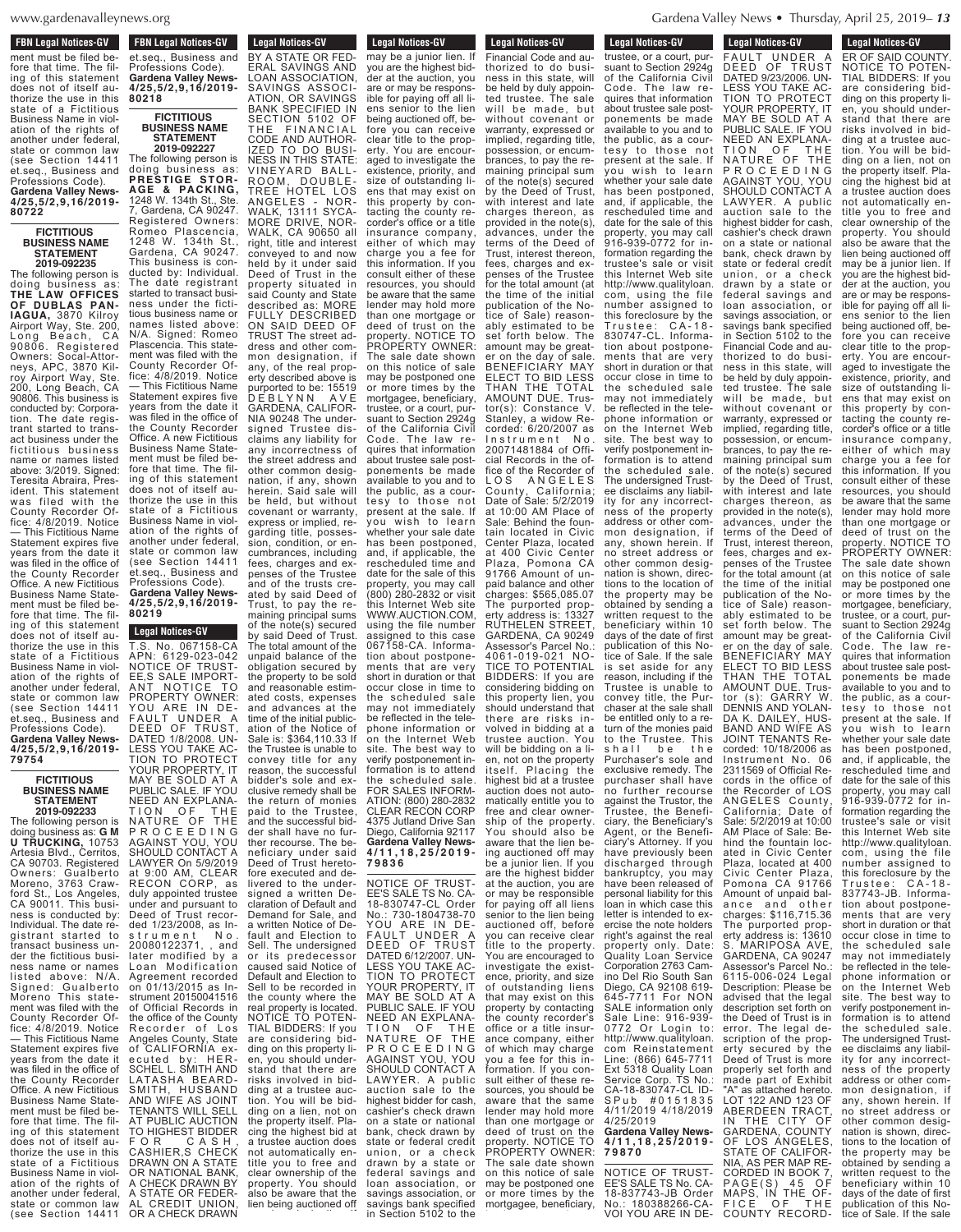#### **Legal Notices-GV** Legal Nutrices-GV

is set aside for any reason, including if the Trustee is unable to convey title, the Purchaser at the sale shall be entitled only to a return of the monies paid to the Trustee. This shall be the Purchaser's sole and exclusive remedy. The purchaser shall have no further recourse against the Trustor, the Trustee, the Beneficiary, the Beneficiary's Agent, or the Beneficiary's Attorney. If you have previously been discharged through bankruptcy, you may have been released of personal liability for this loan in which case this letter is intended to exercise the note holders right's against the real property only. Date: Quality Loan Service Corporation 2763 Camino Del Rio South San Diego, CA 92108 619- 645-7711 For NON SALE information only Sale Line: 916-939- 0772 Or Login to: http://www.qualityloan. com Reinstatement Line: (866) 645-7711 Ext 5318 Quality Loan Service Corp. TS No.: CA-18-837743-JB ID-S P u b # 0 1 5 1 8 4 5 4/11/2019 4/18/2019 4/25/2019 **Gardena Valley News-**

**4 / 1 1 , 1 8 , 2 5 / 2 0 1 9 - 7 9 9 0 1**

**NOTICE OF PETITION TO ADMINISTER ESTATE OF: SHARON SANAYE RIFFLE CASE NO. 19STPB02209**

To all heirs, beneficiaries, creditors, contingent creditors, and persons who may otherwise be interested in the WILL or estate, both of SHARON SANAYE RIFFLE. A PETITION FOR PROBATE has been filed by MARILYNN HATSUNE KATSUKI in the Superior Court of California, County of LOS ANGELES. THE PETITION FOR

PROBATE requests that MARILYNN HAT-SUNE KATSUKI be appointed as personal representative to administer the estate of the decedent.

THE PETITION requests authority to administer the estate under the Independent Administration of Estates Act . (This authority will allow the personal representative to take many actions without obtaining court approval. Before taking certain very important actions, however, the personal representative will be required to give notice to interested persons unless they have waived notice or consented to the proposed action.) The independent administration authority will be granted unless an interested person files an objection to the petition and shows good cause why the court should not grant the authority.

A HEARING on the petition will be held in this court as follows: 05/06/19 at 8:30AM in

**Legal Notices-GV** Legal Nutrices-GV Dept. 2D located at<br>111 N. HILL ST., LOS 111 N. HILL ST., LOS ANGELES, CA 90012 IF YOU OBJECT to the granting of the petition, you should appear at the hearing and state your objections or file written objections with the court before the hearing. Your appearance may be in person or by your attorney. IF YOU ARE A CRED-ITOR or a contingent creditor of the decedent, you must file your claim with the court and mail a copy to the personal repres entative appointed by the court within the later of either (1) four months from the date of first issuance of letters to a general personal representative. as defined in section 58(b) of the California Probate Code, or (2) 60 days from the date of mailing or personal delivery to you of a notice under section 9052 of the California Probate Code. Other California statutes and legal authority may affect your rights as a creditor. You may want to consult with an attorney

knowledgeable in California law. YOU MAY EXAMINE the file kept by the court. If you are a person interested in the estate, you may file with the court a Request for Special Notice (form DE-154) of the filing of an inventory and appraisal of estate assets or of any petition or account as provided in Probate Code section 1250. A Request for Special Notice form is available from the court clerk. Attorney for Petitioner HANH N. ARCHER, ESQ. SBN 213362 HANH N. ARCHER, A P R O F E S S I O N A L C O R P O R A T I O N 23440 HAWTHORNE BLVD. SUITE 150

TORRANCE CA 90505 4/11, 4/18, 4/25/19 **CNS-3238031# GARDENA VALLEY N E W S - 4 / 1 1 , 1 8 , 2 5 / 2 0 1 9 - 7 9 9 0 2**

**NOTICE OF PETITION TO ADMINISTER ESTATE OF MALENE ESTELLE ORRANTIA aka MARLENE E. ORRANTIA aka MARLENE ORRANTIA Case No.**

**19STPB03027** To all heirs, beneficiaries, creditors, contingent creditors, and persons who may otherwise be interested in the will or estate, or both, of MALENE ES-TELLE ORRANTIA aka MARLENE E. OR-RANTIA aka MAR-LENE ORRANTIA A PETITION FOR PROBATE has been filed by Elizabeth Ann Gomez in the Superior Court of California County of LOS A N G E L E S . THE PETITION FOR PROBATE requests that Elizabeth Ann Gomez be appointed as personal representative to administer the

**Legal Notices-GV**  $\frac{1}{2}$ gonez bet Legal Nutries-dv estate of the decedent. THE PETITION requests authority to administer the estate under the Independent Administration of Estates Act. (This authority will allow the personal representative to take many actions without obtaining court approval. Before taking certain very important actions, however, the personal repre-sentative will be required to give notice to interested persons unless they have waived notice or consent-ed to the proposed action.) The independent admin-istration authority will be granted unless an interested person files an objection to the petition and shows good cause why the court should not grant the authority. A HEARING on the pe-

tition will be held on April 29, 2019 at 8:30 AM in Dept. No. 4 located at 111 N. Hill St. Los Angeles, CA 9 0 0 1 2 . IF YOU OBJECT to the

granting of the petition, you should appear at the hearing and state your objections or file written objections with the court before the hearing. Your appearance may be in person or by your attorney. IF YOU ARE A CRED-ITOR or a contingent creditor of the decedent, you must file your claim with the court and mail a copy to the personal representative appointed by the court within the later of either (1) four months from the date of first issuance of letters to a general personal representative, as defined in section 58(b) of the Cal ifornia Probate Code, or (2) 60 days from the date of mailing or per-sonal delivery to you of a notice under section 9052 of the California Probate Code. Other California stat-

utes and legal authority may affect your rights as a creditor. You may want to consult with an attorney knowledgeable in California law. YOU MAY EXAMINE

the file kept by the court. If you are a person interested in the<br>estate, you may file with the court a Request for Special Noice (form DE-154) of the filing of an inventory and ap-praisal of estate assets or of any petition or account as provided in Probate Code section 1250. A Request for Special Notice form is available from the court clerk. Attorney for petitioner: ROBERT L COHEN ESQ SBN 150913 LAW OFFICES OF ROBERT L. COHEN INC ....<br>8081 ORANGETH-<br>ORPE AVE ORPE AVE BUENA PARK CA 9 0 6 2 1 C N 9 5 9 2 6 9 O R - RANTIA Apr 11,18,25,

2019

**7 9 9 3 6**

LESS YOU TAKE AC-TION TO PROTECT YOUR PROPERTY, IT MAY BE SOLD AT A<br>PUBLIC SALE. IF YOU **PUBLIC SALE.** NEED AN EXPLANA-TION OF THE NATURE OF THE P R O C E E D I N G AGAINST YOU, YOU SHOULD CONTACT A LAWYER. A public auction sale to the highest bidder for cash, cashier's check drawn on a state or national bank, check drawn by state or federal credit union, or a check drawn by a state or federal savings and loan association, or savings association, or savings bank specified in Section 5102 to the Financial Code and authorized to do business in this state, will be held by duly appointed trustee. The sale will be made, but without covenant or warranty, expressed or implied, regarding title, possession, or encumbrances, to pay the remaining principal sum of the note(s) secured by the Deed of Trust. with interest and late charges thereon, as provided in the note(s), advances, under the terms of the Deed of Trust, interest thereon, fees, charges and expenses of the Trustee for the total amount (at the time of the initial publication of the Notice of Sale) reasonably estimated to be set forth below. The amount may be greater on the day of sale. BENEFICIARY MAY ELECT TO BID LESS THAN THE TOTAL AMOUNT DUE. Trustor(s): MARIO RECO-BA, A MARRIED MAN, AS HIS SOLE AND SEPARATE PROP-ERTY, AS TO AN UN-DIVIDED 50% IN-TEREST AND MAR-INA RECOBA, A MAR-RIED WOMAN, AS HER SOLE AND SEP-ARATE PROPERTY, AS TO UNDIVIDED 50% INTEREST AS TENANTA IN COM-M O N Recorded:<br>10/3/2006 as Instrument No. 06 2200195 of Official Records in the office of the Recorder of LOS ANGELES County, California; Date of Sale: 5/28/2019 at 10:00 AM Place of Sale: Behind the fountain located in Civic Center Plaza, located at 400 Civic Center Plaza, Pomona CA 91766 Amount of unpaid balance and other charges: \$781,344.53 The purported prop-<br>erty address is erty address is: 15803S MANHATTAN PL, GARDENA, CA 90247 Assessor's Parcel No.: 4066-008-020 NOTICE TO POTEN-TIAL BIDDERS: If you are considering bidding on this property lien, you should under-**Gardena Valley News-4 / 1 1 , 1 8 , 2 5 / 2 0 1 9 -**

**Legal Notices-GV** NOTICE OF TRUST-EE'S SALE TS No. CA-14-626484-RY Order No.: 140121910-CA-MAI YOU ARE IN DE-FAULT UNDER A DEED OF TRUST DATED 9/28/2006. UN-

turn of the monies paid **7 9 9 6 9** Legal Nutries-GV stand that there risks involved in bidding at a trustee auction. You will be bidding on a lien, not on the property itself. Placing the highest bid at a trustee auction does not automatically entitle you to free and clear ownership of the property. You should also be aware that the lien being auctioned off may be a junior lien. If you are the highest bidder at the auction, you are or may be responsible for paying off all liens senior to the lien being auctioned off, before you can receive clear title to the property. You are encouraged to investigate the existence, priority, and size of outstanding liens that may exist on this property by contacting the county recorder's office or a title insurance company, either of which may charge you a fee for this information. If you consult either of these resources, you should be aware that the same lender may hold more than one mortgage or deed of trust on the property. NOTICE TO PROPERTY OWNER: The sale date shown on this notice of sale may be postponed one or more times by the mortgagee, beneficiary, trustee, or a court, pursuant to Section 2924g of the California Civil Code. The law requires that information about trustee sale postponements be made available to you and to the public, as a courtesy to those not present at the sale. If you wish to learn whether your sale date has been postponed, and, if applicable, the rescheduled time and date for the sale of this property, you may call 916-939-0772 for information regarding the trustee's sale or visit this Internet Web site http://www.qualityloan. com, using the file number assigned to this foreclosure by the T r u s t e e : C A - 1 4 - 626484-RY. Information about postponements that are very short in duration or that occur close in time to the scheduled sale may not immediately be reflected in the telephone information or on the Internet Web site. The best way to verify postponement information is to attend the scheduled sale. The undersigned Trustee disclaims any liability for any incorrect-<br>ness of the property ness of the property address or other common designation, if any, shown herein. If no street address or other common designation is shown, directions to the location of the property may be obtained by sending a written request to the beneficiary within 10 days of the date of first publication of this Notice of Sale. If the sale is set aside for any reason, including if the Trustee is unable to convey title, the Purchaser at the sale shall be entitled only to a re-

**Legal Notices-GV** 

**Legal Notices-GV Legal Nutiles-GV** 

to the Trustee. This<br>shall be the shall be the Purchaser's sole and exclusive remedy. The purchaser shall have no further recourse against the Trustor, the Trustee, the Beneficiary, the Beneficiary's Agent, or the Beneficiary's Attorney. If you have previously been discharged through bankruptcy, you may have been released of personal liability for this loan in which case this letter is intended to exercise the note holders right's against the real property only. Date: Quality Loan Service Corporation 2763 Camino Del Rio South San Diego, CA 92108 619- 645-7711 For NON SALE information only Sale Line: 916-939- 0772 Or Login to: http://www.qualityloan. com Reinstatement Line: (866) 645-7711 Ext 5318 Quality Loan Service Corp. TS No.: CA-14-626484-RY ID-S P u b # 0 1 5 1 8 9 1 4/11/2019 4/18/2019 4/25/2019 **Gardena Valley News-4 / 1 1 , 1 8 , 2 5 / 2 0 1 9 -**

**NOTICE OF PETITION TO ADMINISTER ESTATE OF TIN CHO MAUNG Case No.**

**19STPB03086** To all heirs, beneficiaries, creditors, contingent creditors, and persons who may otherwise be interested in the will or estate, or both, of TIN CHO MAUNG PETITION FOR PROBATE has been

filed by Lei Yee Maung in the Superior Court of California, County of LOS ANGELES. THE PETITION FOR PROBATE requests that Lei Yee Maung be appointed as personal representative to administer the estate of the decedent.

THE PETITION requests authority to administer the estate under the Independent Administration of Estates Act. (This authority will allow the personal representative to take many actions without obtaining court approval. Before tak-ing certain very important actions, however, the personal representative will be required to give notice to interested persons unless they have waived notice or consent-ed to the proposed action.) The independent ad- ministration authority will be granted unless an interested person files an objection to the petition and shows good cause why the court should not grant the authority.

A HEARING on the petition will be held on May 3, 2019 at 8:30 AM in Dept. No. 2D located at 111 N. Hill St., Los Angeles, CA 90012.

IF YOU OBJECT to the granting of the petition, you should appear at the hearing and state your objections or file written objections with<br>
<u>.</u>

#### denavalleynews.org  $\frac{1}{2}$ you show when  $WWW, \mathcal{Q}$ the hearing and state  $\frac{1}{2}$

**Legal Notices-GV** Legal Nutrices-GV cords in the Office of the Recorder of Los Angeles County, California, executed by LLOYD M. ROBER-SON, A SINGLE MAN, as Trustor(s), in favor of LIBERTY RE-VERSE MORTGAGE COMPANY as Beneficiary, WILL SELL AT **Legal Notices-GV** Legal Nutles-GV the court before the hearing. Your appearance may be in person or by your attorney. IF YOU ARE A CRED-ITOR or a contingent creditor of the decedent, you must file your claim with the court and mail a copy to the personal representative appointed by the court within the later of either (1) four months from the date of first issu-ance of letters to a general personal representative, as defined in section 58(b) of the California Probate Code, or (2) 60 days from the date of mailing or personal delivery to you of a notice under section 9052 of the California Probate Code. Other California statutes and legal authority may affect your rights as a creditor. You may want to con-

sult with an attorney knowledgeable in California law. YOU MAY EXAMINE the file kept by the court. If you are a person interested in the estate, you may file with the court a Request for Special Notice (form DE-154) of the filing of an inventory and appraisal of estate assets or of any petition or account as provided in Probate Code section 1250. A Request for Special Notice form is available from the court clerk.

Attorney for petitioner: M A T T H E W F SPAULDING ESQ SBN 109960 9696 CULVER BLVD

STE 103 CULVER CITY CA 90232-2737 **CN959062 MAUNG Apr 11,18,25, 2019 Gardena Valley News-4 / 1 1 , 1 8 , 2 5 / 2 0 1 9 - 8 0 0 1 8**

APN: 6129-023-061 TS No: CA07000269-15-1 TO No: 00310627 NO-TICE OF TRUSTEE'S SALE (The above statement is made pursuant to CA Civil Code Section 2923.3(d)(1). The Summary will be provided to Trustor(s) and/or vested owner(s) only, pursuant to CA Civil Code Section 2923.3(d)(2).) YOU ARE IN DEFAULT UN-DER A DEED OF TRUST DATED April 28, 2006. UNLESS YOU TAKE ACTION TO PROTECT YOUR PROPERTY, IT MAY BE SOLD AT A PUB-LIC SALE. IF YOU NEED AN EXPLANA-TION OF THE NATURE OF THE P R O C E E D I N G S AGAINST YOU, YOU SHOULD CONTACT A LAWYER. On May 21, 2019 at 10:00 AM, behind the fountain located in the Civic Center Plaza, 400 Civic Center Plaza, Pomona CA 91766, MTC Financial Inc. dba Trustee Corps, as the duly Appointed Trustee, under and pursuant to the power of sale contained in that certain Deed of Trust recorded on May 4, 2006 as Instrument No. 06 0981419, of official re-

PUBLIC AUCTION TO THE HIGHEST BID-DER, in lawful money of the United States, all payable at the time of sale, that certain property situated in said County, California describing the land therein as: LOT 45 OF TRACT NO. 26407, IN THE COUNTY OF LOS ANGELES, STATE OF CALIFORNIA, AS PER MAP RECORDED IN BOOK 681, PAGES 57 AND 58 OF MAPS, IN THE OFFICE OF THE COUNTY RECORD-ER OF SAID COUNTY. The property heretofore described is being sold "as is". The street address and other common designation, if any, of the real property described above is purported to be: 15627 SOUTH STULMAN AVENUE, GARDENA, CA 90248 The undersigned Trustee disclaims any liability for any incorrectness of the street address and other common designation, if any, shown herein. Said sale will be made without covenant or warranty, express or implied, regarding title, possession, or encumbrances, to pay the remaining principal sum of the Note(s) secured by said Deed of Trust with interest thereon, as provided in said Note(s), advances if any, under the terms of the Deed of Trust, estimated fees, charges and expenses of the Trustee and of the trusts created by said<br>Deed of Trust, The Deed of Trust. total amount of the unpaid balance of the obligations secured by the property to be sold and reasonable estimated costs, expenses and advances at the time of the initial publication of this Notice of Trustee's Sale is estimated to be \$350,026.13 (Estimated). However, prepayment premiums, accrued interest and advances will increase this figure prior to sale Beneficiary's bid at said sale may include all or part of said amount. In addition to cash, the Trustee will accept a cashier's check drawn on a state or national bank, a check drawn by a state or federal credit union or a check drawn by a state or federal savings and loan association, savings association or savings bank specified in Section 5102 of the California Financial Code and authorized to do business in California, or other such funds as may be acceptable to the Trustee. In the event tender other than cash is accepted, the Trustee may withhold the issuance of the Trustee's Deed Upon Sale until funds become available to the